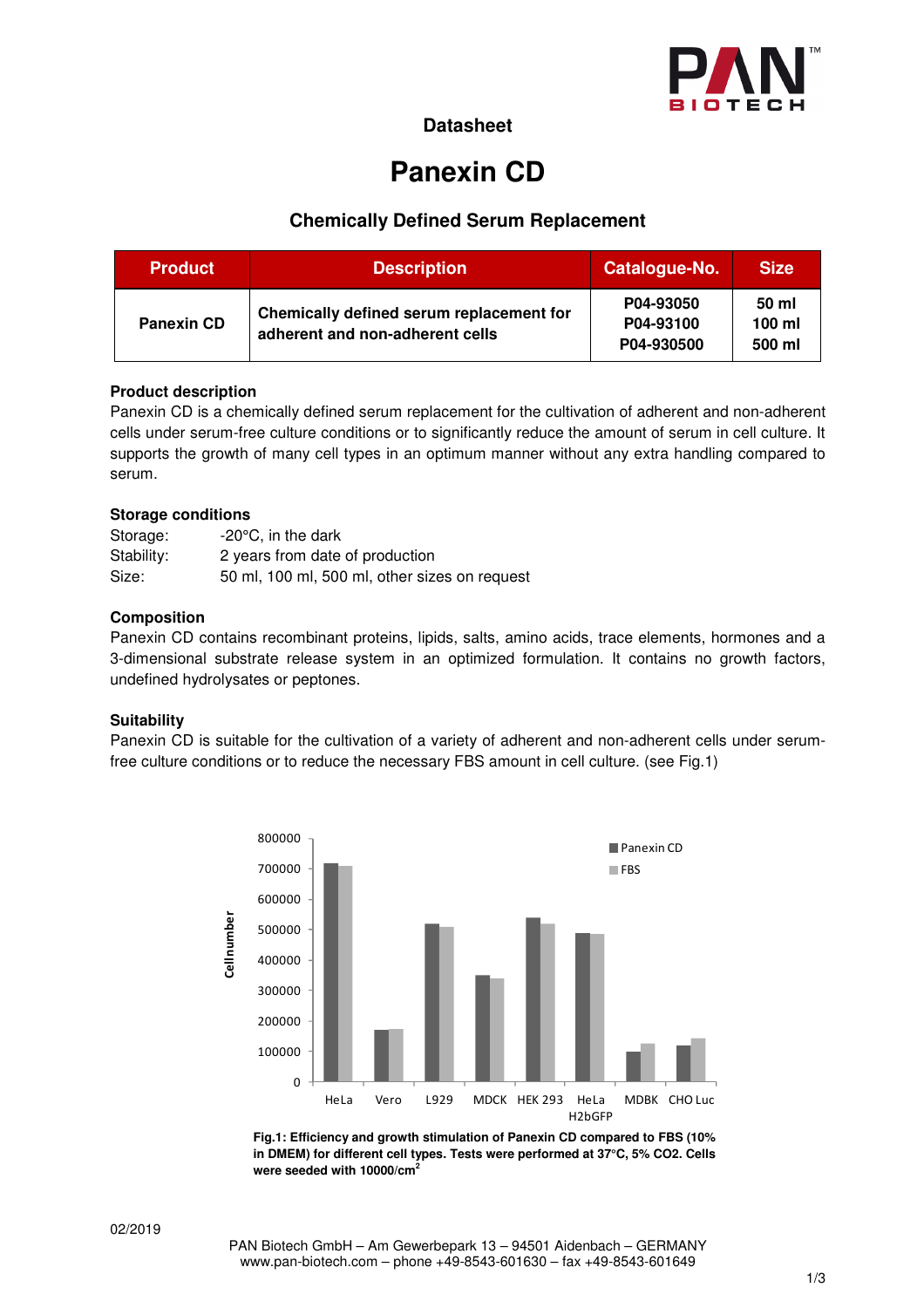

### **Special advantages**

Panexin CD is designed to replace or to reduce serum in the cell culture in a very simple manner. Compared to other serum replacements, it contains only chemically defined components. Due to its very defined character, lot testing is not necessary anymore. It also allows high reproducibility and simplified downstream processing. Panexin CD contains no growth factors and enables defined proliferation and differentiation of stem cells. Characterization studies of growth factors will obtain more reproducible and clearer results. Panexin CD is also useful to develop sensitive cell-based in vitro tests and coculture procedures. For cell lines which require specific growth factors these should be added in a concentration as previously used.

#### **Instructions for use**

Panexin CD can be stored and used in the same manner as serum.

- Thaw Panexin at maximum 37 °C. Please avoid repeated freeze-thaw cycles!
- To replace serum: Use the same basal medium and the same concentration of Panexin as FBS. The performance can be further improved by optimizing the concentration of Panexin or modifying/changing the basal medium<sup>a</sup>.
- To reduce serum concentration: Use the same basal medium and add the same amount of Panexin as the reduced amount of serum, until the minimal necessary concentration of FBS is found (1 to 2.5 % in most cases). The performance can be further improved by optimizing the concentration of Panexin or modifying/changing the basal medium<sup>a</sup> (also see adaptation instructions).
- Recommended inoculation cell density 5 x  $10^4 10 \times 10^4$  cells /ml for non-adherent cells; 5 x  $10^3 -$ 20 x  $10^3$  cells/cm<sup>2</sup> for adherent cells.
- If working with adherent cells: Solve adherent cells as usual from the cell culture vessel (e.g. 0.25% trypsin, Cat.No. P10-033100 or Accutase<sup>®</sup>, Cat.No. P10-21100). Once the cells have become round and detach from the surface inactivate trypsin with trypsin inhibitor (Cat.No. P10- 034100): Simply resuspend cells in about 1 ml trypsin inhibitor solution for every ml of trypsin solution used for dissociation. Note that Accutase® does not need to be inhibited.

Depending on the cell type, some differences in morphology or proliferation rate may be observed with varying standard media. Most applications were performed with RPMI 1640 for non-adherent cells and with DMEM and DMEM/F12 for adherent cells and with these combinations very good growth stimulation was achieved in a range of 5 - 15 % Panexin.

For demanding cells (e.g. primary cells) an adaptation procedure to serum-free condition may be necessary.

#### **Adaptation instructions for Panexin CD**

Precondition for a successful transition are vital cells (trypan blue exclusion staining), which should be harvested in the logarithmic growth phase. If 10% FBS was used in the original protocol,

# **Step 1: 7.5 % FBS + 2.5 % Panexin**

- Seed cells at 5 x 10<sup>4</sup> 10 x 10<sup>4</sup> cells/ml (non-adherent cells), or at 5 x 10<sup>3</sup> 20 x 10<sup>3</sup> cells/cm<sup>2</sup> (adherent cells).
- Observe cells under a microscope at about 90 % confluence passage the cells for another 2-3 passages.
- If normal growth is obtained transfer cells into:

# **Step 2: 5 % FBS + 5 % Panexin**

• Seed cells at 5 x 10<sup>4</sup> – 10 x 10<sup>4</sup> cells/ml (non-adherent cells), or at 5 x 10<sup>3</sup> – 20 x 10<sup>3</sup> cells/cm<sup>2</sup> (adherent cells).